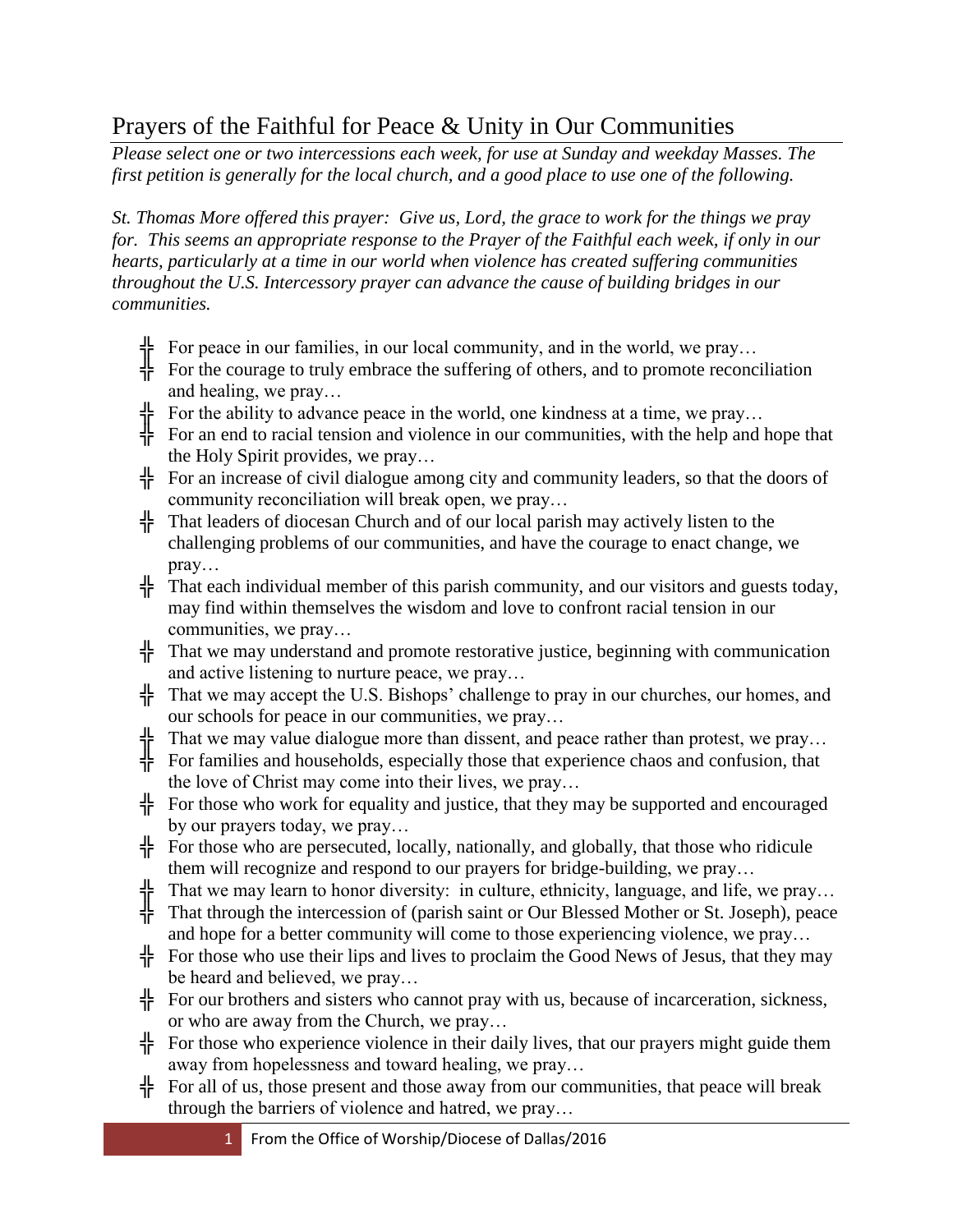- For those who are frustrated when their gestures of goodwill are rejected, that they may hold out hope for a better day, we pray…
- For those who believe that peace and healing in our communities is unattainable, that they may be inspired by the Holy Spirit to change their hearts, we pray…
- $\frac{1}{k}$  That healing may be promoted by those who are bold enough to speak truth to poverty, community unrest, and homelessness, we pray…
- $\frac{1}{\sqrt{1}}$  That those who suffer from mental illness with know healing, and return to the fullness of healthy living through the suuport of family and community, we pray…
- For an increase in love of our brothers and sisters, and a decrease in rash judgement and intolerance, we pray…
- $\frac{1}{2}$  For love that surpasses all other things, we pray...
- $\frac{1}{k}$  For hope and healing, knowing the difficult road ahead for our communities, but remembering to use the grace that Jesus Christ will send, we pray…
- For all of the faith communities in our diocese and in our nation, that we might together work to establish peace, we pray…
- $\frac{1}{T}$  That those who make decisions for the common good may use the gift of wisdom to shape a more just and peaceful nation, we pray…
- $\frac{1}{2}$  For mercy, reconciliation, and hope for those who live on the edges of society and who do not recognize peace, we pray…
- $\frac{1}{\sqrt{2}}$  For refugees, victims of local and national violence, and for all those held in poverty by discrimination, we pray…

*Please feel free to reproduce any or all of these petitions, or adapt them more fully to your parish community's needs, during these days, months, and weeks of violence in our communities. Intercessory prayer needs only faith in God's love and power to make a difference in our lives.*